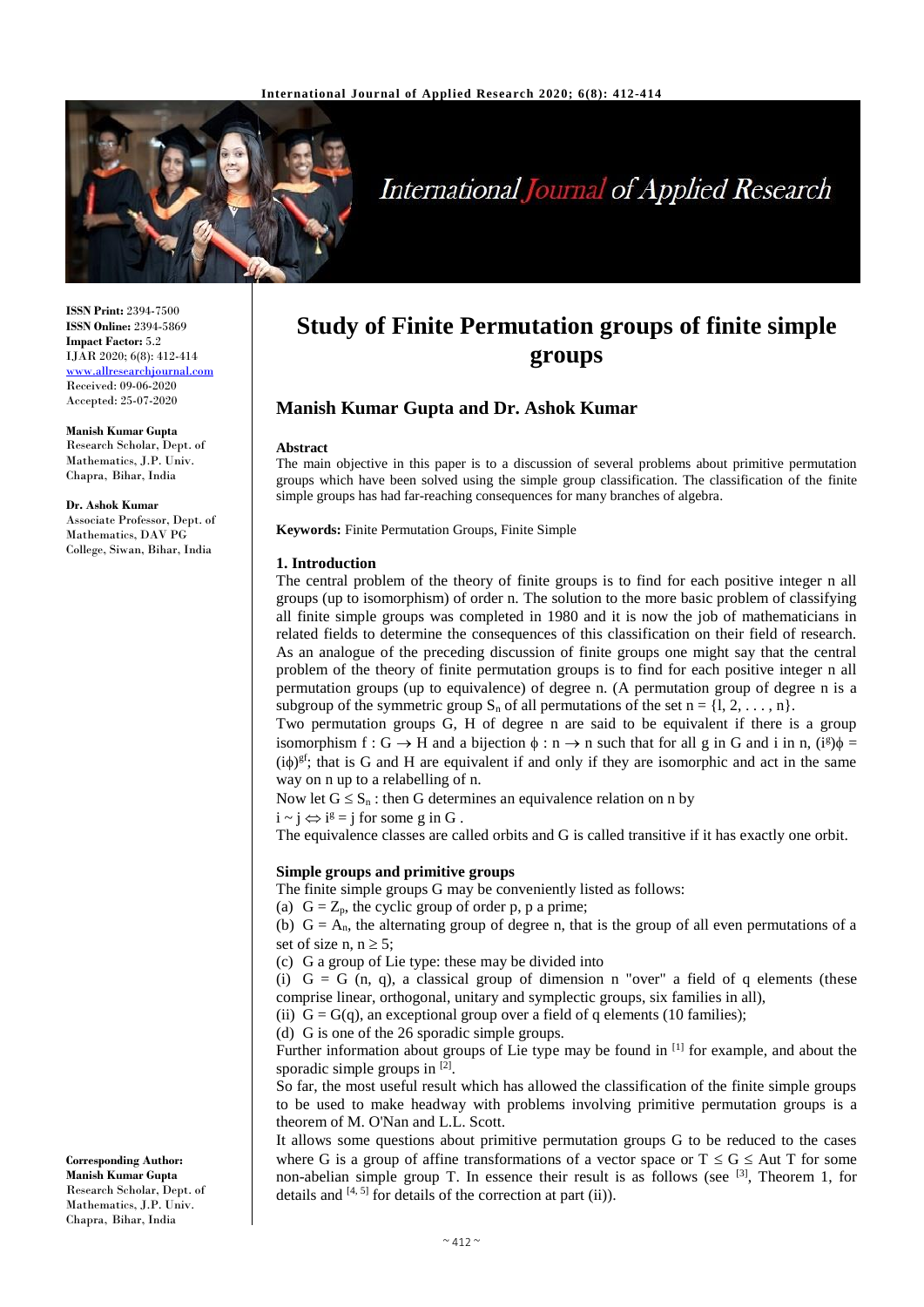*THEOREM 1.* Let G be a primitive permutation group on a set X of n points, and let N be the socle of G (that is the group generated by all minimal normal subgroups of G). Then one of the following occurs.

(i) N is elementary abelian of order  $p<sup>d</sup>$  and regular,  $n = p<sup>d</sup>$ where p is prime and  $d \ge 1$ , and  $G \le AGL(d, p)$  the group of affine transformations of N.

(ii)  $N = T_1 \times ... \times T_m$  where  $T_i$  are isomorphic to a fixed nonabelian simple group T and  $m \ge 1$ . Moreover if  $m \ge 2$ then

(a)  $n = |T|^{m-1}$  and the action of N on X is equivalent to its "diagonal action" on the cosets of a diagonal subgroup  $D =$ T of N, or

(b)  $n = n^{k_0}$ ,  $m = kr$ ,  $G \le G_0$ . w  $S_k$ , where  $G_0$  is primitive on  $Y$  of degree  $n_0$  with, a minimal normal subgroup isoworphic to  $T<sup>r</sup>$ , and the action of G on X is equivalent to its "product action" on  $Y^k$ . Further either  $T^r$  is the socle of  $G_0$  [and  $G_0$ satisfies (a) or  $r = 1$ , or  $r = 1$  and T is regular on Y.

However using the classification of simple groups Cameron  $($ [3], Theorem 1 (S)) showed that f(n) could be taken as n<sup>clogn</sup> for some constant c, if one excludes  $G \leq S_m$  wr  $S_k$ , in the product action, where  $S_m$  is acting on j-element subsets,  $j \geq$  $1, k \leq 1.$ 

**Table 1:** Orders of primitive groups

|                                         |                              | f(n)                                                            | $(\log f(n))^*$               |
|-----------------------------------------|------------------------------|-----------------------------------------------------------------|-------------------------------|
| Bochert wielandt<br>Praeger, Saxl Babal | 1989<br>1969<br>1981<br>1982 | $n!/[(n+1)/2]!$<br>$\Delta$ n<br>$\exp(4\sqrt{n})$<br>$log2n$ ) | n log n<br>n<br>$\log^2$<br>n |
| Cameron(1) Babai,                       | 1981                         | $n^{c}$ log <sup>n</sup>                                        | $\log^2 n$                    |
| Cameron Palfy $(1)$                     | 1982                         | $n^{c}$                                                         | $\log n$                      |

(1)Bound for a subclass of primitive groups, see text.

He showed that even better results were possible if one was "careful". Finally (also using the simple group classification) Babai, Cameron and Palfy [6] showed that if the set of composition factors of the primitive group G of degree n contains no alternating group of degree greater than d and no classical group of dimension greater than d for some fixed positive integer d then |G| is polynomially bounded, that is  $|G| \leq n^c$  for some constant  $c = c(d)$ .

# **How many primitive permutation groups are there?**

For each positive integer n the symmetric group  $S_n$  is primitive of degree n, as is the alternating group  $A_n$  for  $n \neq$ 2, while, for  $n \leq h$ , there are no other primitive groups of degree n. By 1861 Mathieu <sup>[7]</sup> had shown that for each  $n = 5$ , ..., 33 there was a primitive (indeed a multiply transitive) group of degree n other than  $A_n$  and  $S_n$ .

# **Which permutations are excluded from primitive groups?**

Let G be a primitive permutation group of degree n,  $G \neq S_n$ ,  $A_n$ . We have seen that  $|G|$  is much smaller than n!. Are there many permutations  $g \in S_n$  which are excluded from membership of any such G? In 2013 Jordan [8] showed that any permutation of prime order p with exactly one cycle of length p and at least 3 fixed points is excluded from membership of any primitive  $G \neq S_n$ , A<sub>n</sub>).

A permutation of  $g \neq S_n$  is said to have type  $t = 1^{a_1} 2^{a_2} ... n^{a_n} , \sum i a_i = n$ 

if g has  $a_i$  cycles of length i for  $i = 1, \ldots, n$ . Let  $T_n$  be the set of types t of permutations in  $S_n$  such that no permutation of type t may belong to any primitive permutation group G of degree n,  $G \neq S_n$ ,  $A_n$ . Then Jordan's result is that  $t = l^a p^1 \in$  $T_n$  where p is prime and  $a = n-p \geq 3$ . Of course the previous section shows that  $T_n$  contains all types for "almost all" n since for almost all n no nontrivial primitive groups exist. Nevertheless the sets  $T_n$  are very much of interest as long as the classification of primitive permutation groups is incomplete. Jordan announced similar results, namely that  $1^{a}p^{q} \in T_{n}$  where p is prime  $p > q$ ,  $1 \le q \le 5$  and  $a > q+1$ . Proofs of these results did not appear until W.A. Manning published them in 2019 and 2015. The best result of this period was obtained by Manning in 2018 (see  $[9]$  for a summary of results of the time), namely

 $t = 1^{a}p^{q} \in T_{n}$ , p prime,  $5 < q \leq (p+1)/2$ ,  $a > 4q - k$ .

There were efforts to extend the range of q, but the lower bound on a had to increase markedly since the groups  $S_m$ and  $A_m$ ,  $m = q + (p+1)/2$ , acting on unordered pairs contain an element of type  $1^{a}p^{q}$  with a =  $((2q-p)^{2}-1)/8$ .

In 2019, it was shown that these were the only groups containing such elements; namely if  $2 < q < p$  and  $a > (5q-$ 4)/2 then either  $t = l^a p^q \in T_n$ , or  $n = m(m-l)/2$ , where  $= q + l$  $(p+1)/2$ ,  $a = ((2q-p)^2-1)/8$ , and in this case  $A_m$  and  $S_m$  on unordered pairs are the only non-trivial primitive groups containing elements of type  $1^a p^q$ .

Very recently using the simple group classification Liebeck and Saxl <sup>[10]</sup> have been able to classify all primitive permutation groups which contain elements of type l<sup>a</sup>p<sup>q</sup> for  $q < p$  and any  $a \ge 0$ .

# **Primitive groups with given rank**

Let  $G \le S_n$  be primitive and let  $X_1 = \{1\}, X_2, \ldots, X_r$  be the orbits of the stabilizer  $G_1$  of 1 in n. Then G is said to have rank r. Clearly  $r \ge 2$  and if  $r = 2$ , G is called 2-tvansitive. One of the first major consequences of the classification of the simple groups was the classification of all finite 2 transitive groups. A proof of this important result is given in Cameron's paper  $[3]$ , Theorem 1 (S).

## **Primitive groups with given subdegree**

With the notation of the previous section, the integers  $d_i =$  $|X_i|$ ,  $1 \le i \le r$ , are called the subdegvees of G. Let d be one of the subdegrees. It was conjectured by Sims that the order of  $G_1$  is bounded by a function of d. That G is primitive is crucial for the conjecture to be true since the usual imprimitive action of  $G = S_{(d+1)}$  wr  $S_k$ , of degree  $n = (d+1)k$ has a subdegree d and the stabilizer of a point has order  $d!(d+1)!^{(k-1)}$  (k-1)!. This conjecture has been much studied in the past 15 years and many partial results have been obtained. In particular Thompson  $[11]$  showed that  $G_1$  has a normal subgroup of prime power order whose index in  $G_1$  is bounded by a function of d. It has been possible to use the classification together with Thompson's result to prove the conjecture true. Although no attempt was made to get the best possible function it was shown that  $|G_1| \leq \exp(d^2 o(d))$ , [12] .

## **References**

- 1. Carter RW. Simple groups of Lie type, John Wiley & Sons, London, New York, Sydney 2018.
- 2. Hurley JF, Rudvalis A. "Fifinite simple groups", Amer. Math. Monthly 2017;84:693-Ilk